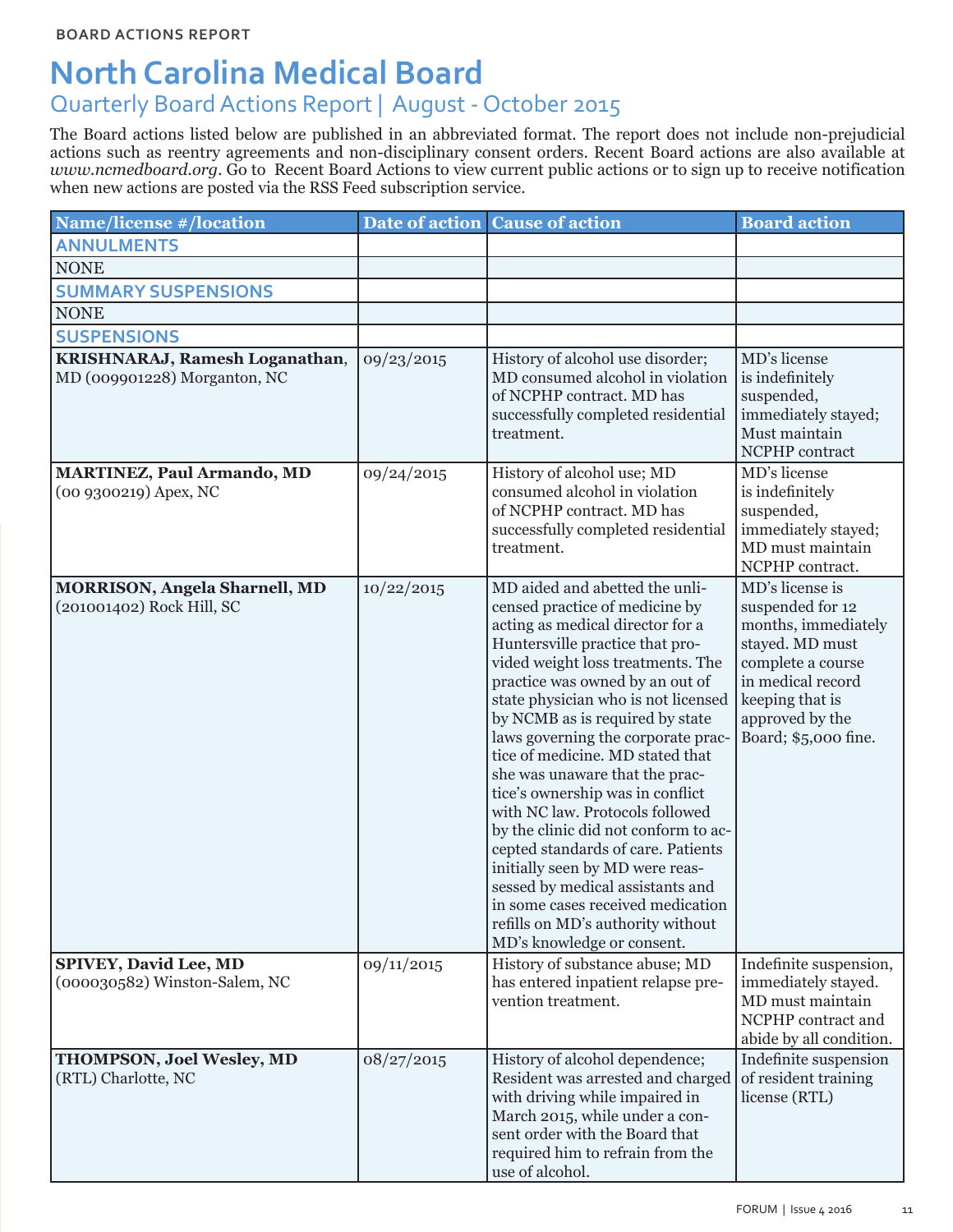### **BOARD ACTIONS REPORT**

| <b>Name/license #/location</b>                                       | Date of action | <b>Cause of action</b>                                                                                                                                                                                  | <b>Board action</b>                                                                                                                                                                                                                                                    |
|----------------------------------------------------------------------|----------------|---------------------------------------------------------------------------------------------------------------------------------------------------------------------------------------------------------|------------------------------------------------------------------------------------------------------------------------------------------------------------------------------------------------------------------------------------------------------------------------|
| <b>PROBATION/CONDITIONS</b>                                          |                |                                                                                                                                                                                                         |                                                                                                                                                                                                                                                                        |
| <b>BAKKEN, Whitney Jo Dennison, MD</b><br>(200900784) Greenville, NC | 09/14/2015     | Inappropriate prescribing of<br>controlled substances for the<br>treatment of pain                                                                                                                      | MD is limited and<br>restricted from<br>treating any and all<br>kinds of pain (acute<br>or chronic); MD must<br>complete 10 hours of<br>CME in EACH of the<br>following subjects:<br>medical record and<br>prescribing.                                                |
| <b>BRONSTHER, Rachel Beth, MD</b><br>(RTL) Greenville, NC            | 08/27/2015     | History of alcohol abuse                                                                                                                                                                                | Resident must<br>maintain NCPHP<br>contract and abide by<br>all terms, including<br>refraining from the<br>use of any mind-<br>or mood altering<br>substance not lawfully<br>prescribed to her.                                                                        |
| HAYES, John David, MD<br>(200201473) Asheville, NC                   | 09/22/2015     | Concerns about quality of care<br>provided to patients choosing<br>home birth delivery                                                                                                                  | MD may perform<br>home birth deliveries,<br>subject to conditions<br>stated in the order.                                                                                                                                                                              |
| <b>TYLER, Brian Carey, MD</b><br>(009601121) Gloucester, VA          | 08/06/2015     | Unprofessional conduct; MD was<br>charged with stalking his wife<br>(dismissed).                                                                                                                        | MD must maintain<br>NCPHP contract and<br>abide by all terms.                                                                                                                                                                                                          |
| <b>REPRIMANDS</b>                                                    |                |                                                                                                                                                                                                         |                                                                                                                                                                                                                                                                        |
| LAIZURE, Clancy Conde, PA<br>(000100970) Asheboro, NC                | 09/09/2015     | Failure to comply with the terms<br>of the October 16, 2014, consent<br>order, which required PA to have<br>100 percent of his patient charts<br>reviewed and signed by his super-<br>vising physician. | Reprimand                                                                                                                                                                                                                                                              |
| <b>LONNEMAN, Kimberly Watson, PA</b><br>$(102711)$ Wilmington, NC    | 11/04/2015     | PA prescribed controlled<br>substances to a close family<br>member, in direct conflict with<br>administrative rules that prohibit<br>this.                                                              | Reprimand; PA must<br>complete a course in<br>professional ethics.                                                                                                                                                                                                     |
| MCGEE, (Jr.), Thomas Page, MD<br>(200200740) Franklin, NC            | 09/09/2015     | MD performed medical<br>examinations (of the breasts and<br>genitalia) without adequately<br>informing patients beforehand of<br>the location and purpose of the<br>physical examinations.              | Reprimand; MD<br>shall have his<br>patient interview<br>skills evaluated<br>by a professional<br>mentor and make<br>improvements to his<br>interview technique<br>based on the mentor's<br>observations and<br>recommendations.<br>MD must maintain<br>NCPHP contract. |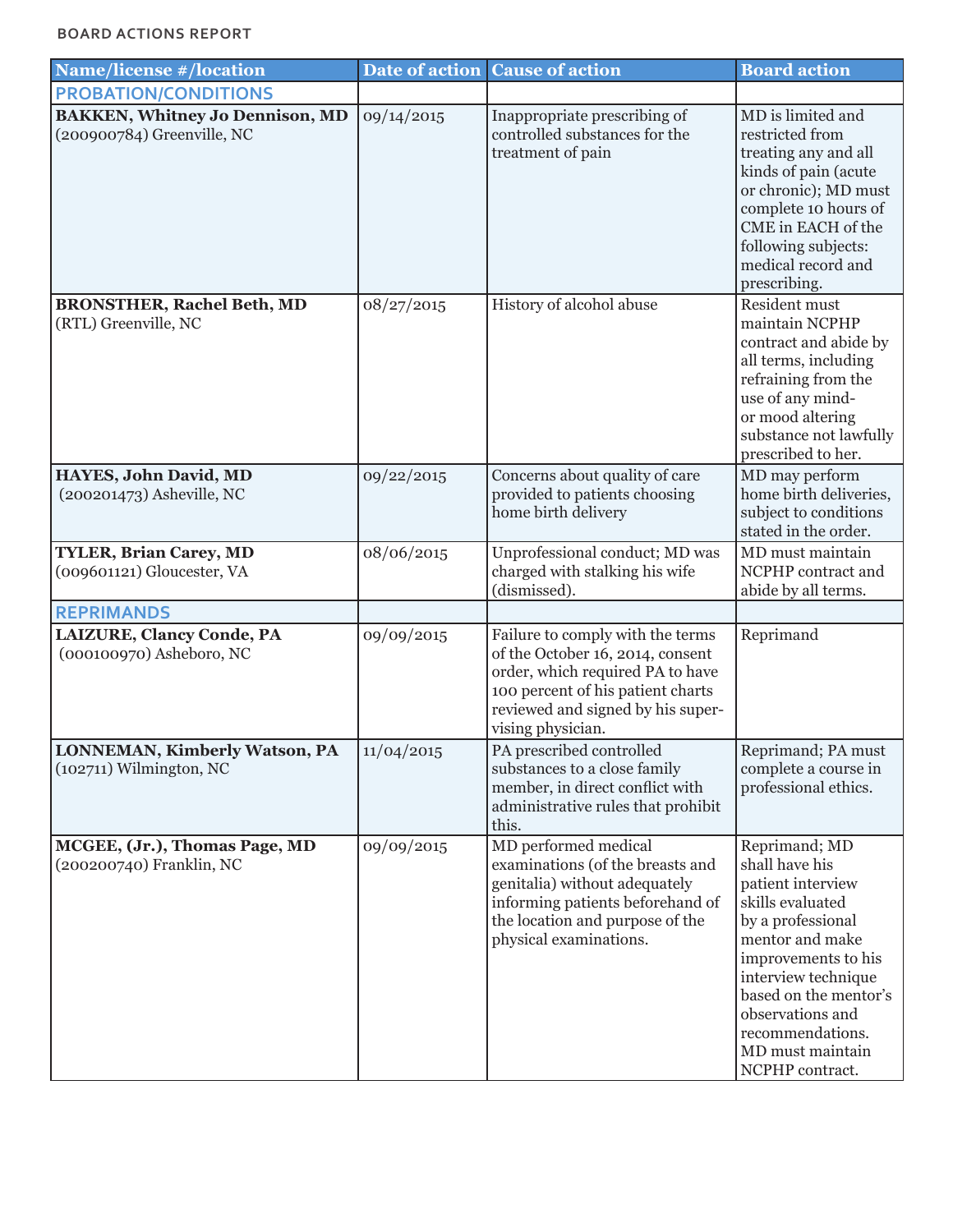| <b>Name/license #/location</b>                                      | Date of action | <b>Cause of action</b>                                                                                                                                                                                                                                                                                                                                                                                          | <b>Board action</b>                                                                                    |
|---------------------------------------------------------------------|----------------|-----------------------------------------------------------------------------------------------------------------------------------------------------------------------------------------------------------------------------------------------------------------------------------------------------------------------------------------------------------------------------------------------------------------|--------------------------------------------------------------------------------------------------------|
| <b>VANDE LUNE, Daniel Wayne, MD</b><br>(201101889) Iowa City, IA    | 09/22/2015     | Disruptive conduct; MD threw<br>an instrument in the OR and also<br>struck a patient with his fist.                                                                                                                                                                                                                                                                                                             | Reprimand; MD<br>must complete a<br>communications<br>course with an<br>anger management<br>component. |
| <b>DENIALS OF LICENSE/APPROVAL</b>                                  |                |                                                                                                                                                                                                                                                                                                                                                                                                                 |                                                                                                        |
| <b>NONE</b>                                                         |                |                                                                                                                                                                                                                                                                                                                                                                                                                 |                                                                                                        |
| <b>SURRENDERS</b>                                                   |                |                                                                                                                                                                                                                                                                                                                                                                                                                 |                                                                                                        |
| <b>NONE</b>                                                         |                |                                                                                                                                                                                                                                                                                                                                                                                                                 |                                                                                                        |
| <b>PUBLIC LETTERS OF CONCERN</b>                                    |                |                                                                                                                                                                                                                                                                                                                                                                                                                 |                                                                                                        |
| ALEX, Vikki May, PA<br>(000102576) Taylorsville, NC                 | 08/06/2015     | PA diverted controlled substances<br>from her employer to treat leg<br>pain. When confronted, PA stated<br>that should could not afford<br>medication to treat her pain.                                                                                                                                                                                                                                        | Public Letter of<br>Concern                                                                            |
| <b>ARENAS, Gilbert Domingo, MD</b><br>(000035256) Rockingham, NC    | 10/23/2015     | The Board is concerned that MD<br>failed to provide patients timely<br>access to their medical records<br>when he closed his practice and<br>moved to another state. Licensees<br>are professionally obligated to<br>ensure patients are provided with<br>their records in a timely manner.                                                                                                                     | Public Letter of<br>Concern                                                                            |
| <b>GACCIONE, Craig Stephen, MD</b><br>(009700556) Asheboro, NC      | 08/18/2015     | MD failed to appropriately<br>follow up to confirm whether<br>a patient's 1972 hysterectomy<br>included removal of the ovaries.<br>MD's patient record mistakenly<br>indicated that MD reviewed the<br>1972 records when, in fact, he had<br>not yet done so.                                                                                                                                                   | Public Letter of<br>Concern                                                                            |
| <b>GIORDANO, Stephen Robert, DO</b><br>(200701965) Huntersville, NC | 08/12/2015     | DO treated at least four family<br>members without maintaining<br>appropriate patient records and<br>in a manner that conflicts with the<br>Board's position on treatment of<br>self/family. In addition, DO failed<br>to comply with a 2014 Board order<br>that required him to obtain an<br>assessment. DO has completed<br>the assessment and is complying<br>with a recommendation to receive<br>treatment. | Public Letter of<br>Concern                                                                            |
| <b>HOWARD, Chad Daniel, MD</b><br>(200200125) Elizabeth City, NC    | 08/03/2015     | MD prescribed controlled<br>substances to an immediate family<br>member from July 2009 until<br>April 2014. Prescribing controlled<br>substances to immediate family<br>members is inappropriate and<br>prohibited by NC administrative<br>rules.                                                                                                                                                               | Public Letter of<br>Concern; MD required<br>to take an ethics<br>course.                               |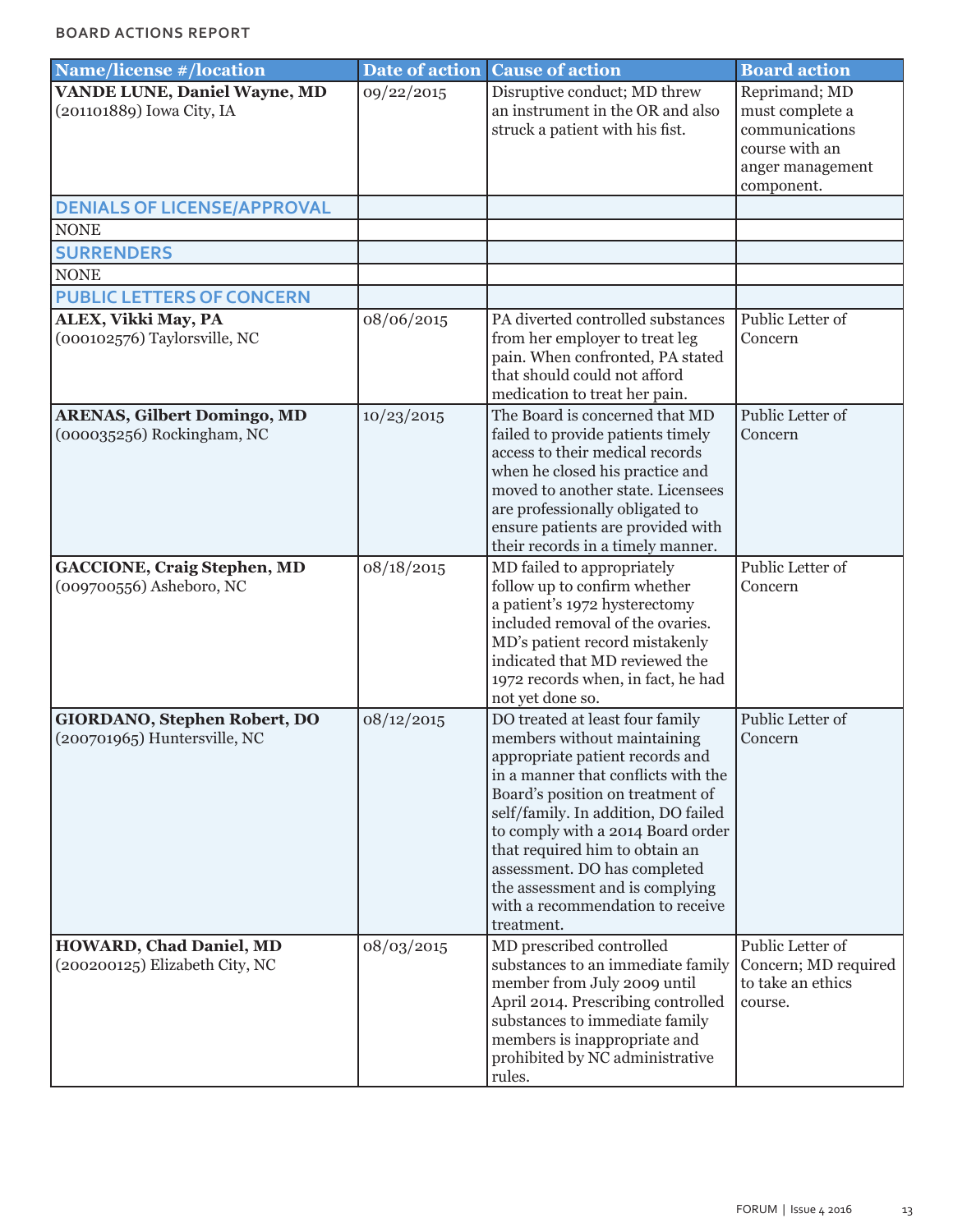### **BOARD ACTIONS REPORT**

| <b>Name/license #/location</b>                                                       | Date of action | <b>Cause of action</b>                                                                                                                                                                                                                                                                                                                                                                                                                                                                                       | <b>Board action</b>                                                                                                                                                            |
|--------------------------------------------------------------------------------------|----------------|--------------------------------------------------------------------------------------------------------------------------------------------------------------------------------------------------------------------------------------------------------------------------------------------------------------------------------------------------------------------------------------------------------------------------------------------------------------------------------------------------------------|--------------------------------------------------------------------------------------------------------------------------------------------------------------------------------|
| <b>KAPLAN, Richard David, MD</b><br>(000023389) Greensboro, NC                       | 10/08/2015     | The Board is concerned MD<br>attempted to effectuate vaginal<br>delivery in a patient who<br>presented at 41 weeks gestation by<br>using both a vacuum extractor and<br>then forceps. After these efforts<br>were not successful a fetal scalp<br>electrode was placed and a fetal<br>bradycardia was detected and MD<br>ordered an emergency cesarean<br>section. The Board is concerned<br>that the use of two vaginal<br>operative procedures resulted in<br>a delay in ordering the cesarean<br>section. | Public Letter of<br>Concern                                                                                                                                                    |
| <b>OJIEGBE, Vitalis Ohakwe, MD</b><br>(200200430) Lanham, MD                         | 10/13/2015     | The Board is concerned that MD<br>entered into a consent order with<br>the Maryland medical board<br>related to allegations that MD<br>was overprescribing controlled<br>substances. MD's North Carolina<br>license was made inactive as of<br>February 25, 2015. Should MD<br>seek reactivation, the Board will<br>take the issues involved in the MD<br>order into account in making a<br>decision.                                                                                                        | Public Letter of<br>Concern                                                                                                                                                    |
| <b>SCHAEFER, William Dickson, MD</b><br>(009701583) Fayetteville, NC                 | 11/04/2015     | The Board is concerned that MD<br>performed a wrong site surgery<br>on a patient, performing surgery<br>on the right thumb instead of the<br>right index finger as intended. MD<br>immediately acknowledged the<br>error, apologized to the patient<br>and scheduled surgery for the<br>correct finger at no additional<br>charge.                                                                                                                                                                           | Public Letter of<br>Concern                                                                                                                                                    |
| <b>MISCELLANEOUS ACTIONS</b><br>SPAHN, Kreig, DO<br>(201502151) Cochranton, PA       | 10/08/2015     | DO failed to appropriately disclose<br>a consent agreement he entered<br>into with the Pennsylvania<br>medical board related to<br>allegations of substandard care.                                                                                                                                                                                                                                                                                                                                          | DO is issued a medical<br>license via consent<br>order, with a \$2,000<br>fine.                                                                                                |
| <b>CONSENT ORDERS AMENDED</b><br>BOGGOLA, Vijaya Prakash, MD<br>(RTL) Greensboro, NC | 08/05/2014     | History of soliciting sex from a<br>minor online; MD has completed<br>treatment and has been judged<br>by the treatment center and the<br>NCPHP to be safe to practice.                                                                                                                                                                                                                                                                                                                                      | MD is issued a<br>resident training<br>license; MD<br>must enter into a<br>monitoring contract<br>with NCPHP and<br>abide by all terms; MD<br>must also continue<br>treatment. |